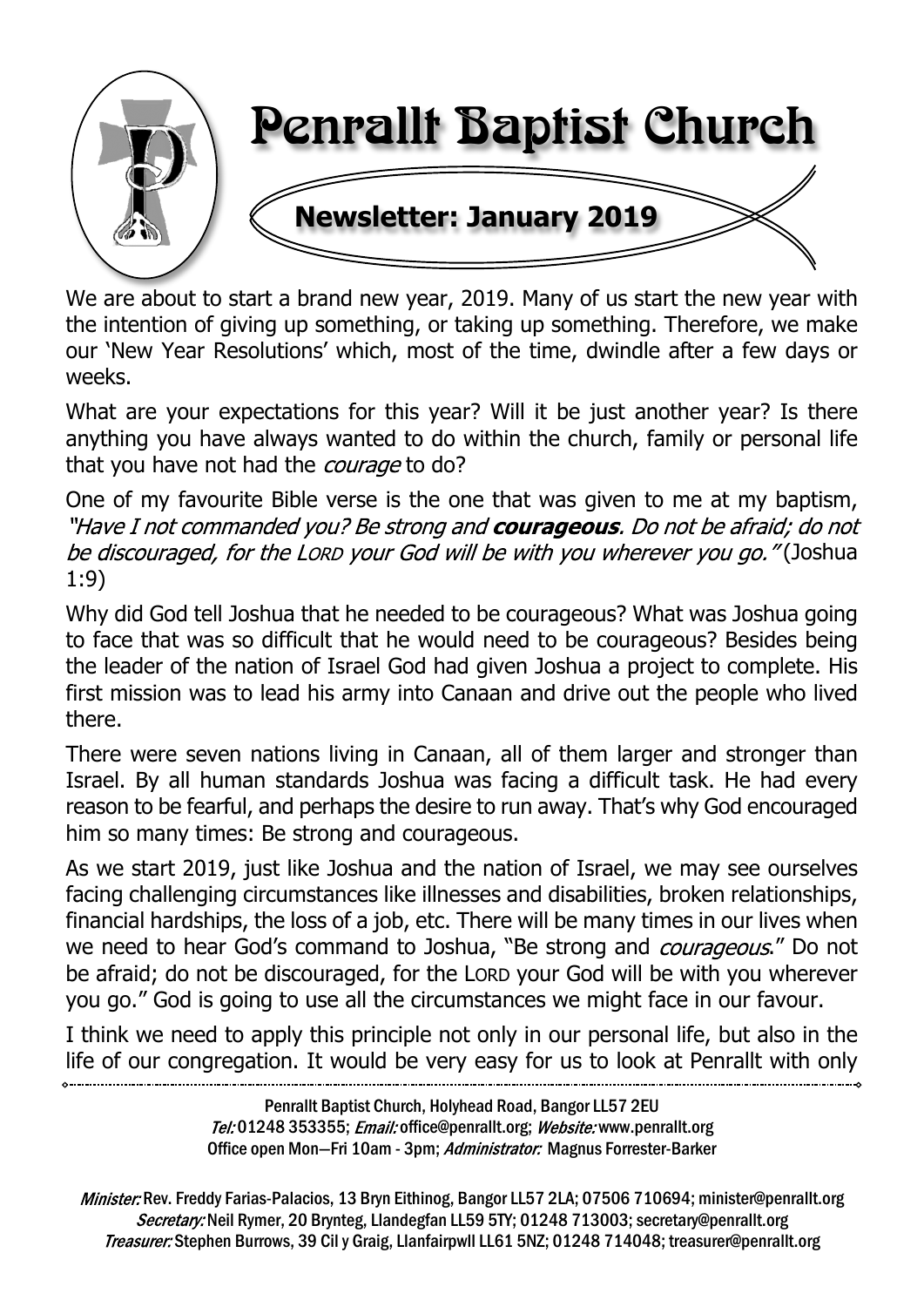our human eyes and human understanding and say, "The world is changing, society is changing, and we are just too small and irrelevant to have any influence on the city of Bangor. There is not much we can do."

Would this be the right attitude?

In the Experiencing God course we talked about the members of the Church being the body of Christ, meaning that those who have accepted Jesus Christ as their personal Saviour become part of His body. No matter how little or how large, we each have a role within the church, as God uses every single one of us for His common purpose.

It was a blessing to have our Carols by Candlelight service, to see many taking part (the choir, musicians, singers, sound engineer, and many others). It was a joy to watch the Sunday School Nativity Service at Penrallt this year; each child, teenager and not-so-young person (like the 'Action Mouse'), having a role to play in bringing the nativity story together.

There are so many things we need to do in our church; prayer for example. There is so much we as a church need to be praying for:

Ourselves, the local churches, our community, the Government, young people etc. Make this year a year of change by doing something different; getting more involved in the church.

Perhaps you would like to be involved by being part of our weekly or monthly prayer meetings, or by joining one of the home groups. Have you considered being baptised or becoming a member?

This month in our Communion Service we will be receiving four new members. In the fourth Sunday morning service we will be welcoming two baptism candidates, who will come to be baptised and publicly declare that they want to commit their lives to Jesus.

Joshua succeeded because he was able to complete the task assigned to him by God. He followed His instructions; he was strong and courageous because he knew the Lord his God was with him wherever he went. Real success is not a matter of our strength and courage alone, but *strength and courage* that comes from the knowledge that God is walking with us.

This year, whatever your circumstances, take that leap of faith. Remember the principle used by Joshua to be successful, which is to be strong and courageous, for the Lord your God is with you wherever you go.

If you have not been to church for a while, or are not a regular attender, come for a visit. We will always welcome a new face with a smile.

Merry Christmas and a Blessed 2019,

Freddy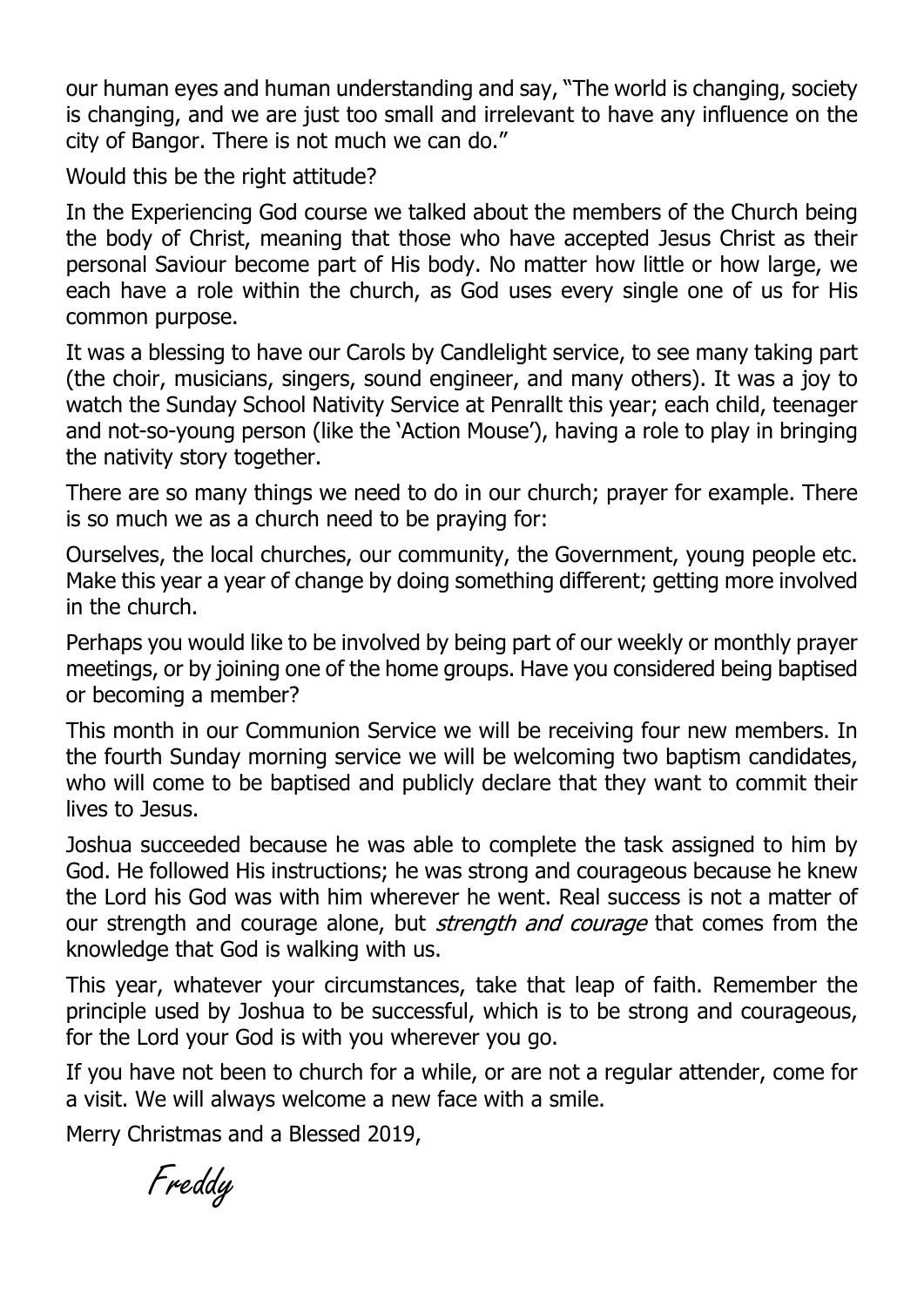# **Services This Month**

Our minister, Freddy Farias-Palacios, will be the speaker at all services except where otherwise noted below. Donald Poirot and Roger Borlace are both church members; Roger is a retired Baptist Minister. Please note that the morning communion service will be on the third Sunday as we have a baptism the following week.

#### **6th January**

#### 10:30am **"New Year" – The challenge to overcome by Faith**

Joshua 1:1-9 We will, as usual on the first Sunday of the month, have a church lunch after this service. Please bring enough buffet-style food for yourself and a few others.

6:00pm Communion Service, with testimonies and thanksgiving

#### **13th January**

| 10:30am | Tried Once & Failed. Jesus Christ the only hope for 2019                       |                     |  |  |
|---------|--------------------------------------------------------------------------------|---------------------|--|--|
|         | Speaker: Donald Poirot                                                         | <i>Hebrews 13:8</i> |  |  |
| 6:00pm  | <b>Love for God's Word</b> (Lessons from Psalms #17)<br>Speaker: Roger Borlace | Psalm 119:17-24     |  |  |

#### **20th January**

| 10:30am Communion Service            | John 13:34–35   |
|--------------------------------------|-----------------|
| How can the church be united as one? | John 17:20–21   |
| 6:00pm Lessons from Psalms #18       | Psalm 119:25–32 |

#### **27th January**

10:30am Baptismal Service **Luke 14:33 Reality 6: Adjusting your life to God** (*Experiencing God #11)* 6:00pm Lessons from Psalms #19Psalm 119:33-40

#### Deadline for next month's newsletter: Sunday 20th January.

Please send information to Magnus (office@penrallt.org; 01248 353355). All notices (including alterations to standing information) should be submitted in writing (preferably by email) as early as possible.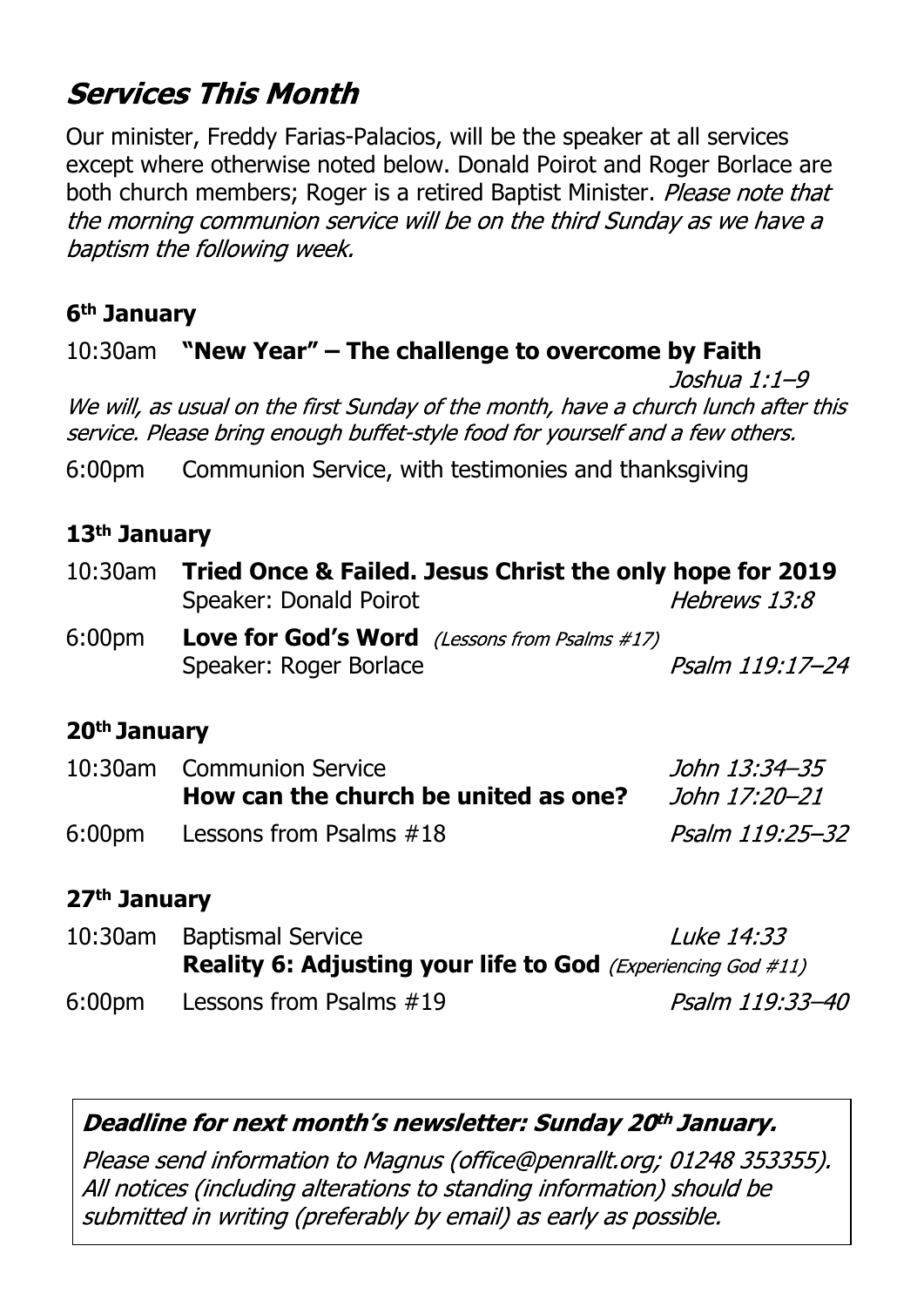# **Dates for Your Diary**

| <b>Saturdays</b>              | 8:30am             | Prayer meeting in the Twrgwyn Room.                        |
|-------------------------------|--------------------|------------------------------------------------------------|
| <b>Sunday 6</b>               | 2:15 <sub>pm</sub> | Service at Plas Garnedd residential home in<br>Llanberis.  |
| <b>Monday 7</b>               | 7:30 <sub>pm</sub> | Church members' meeting.                                   |
| <b>Wednesday 9</b>            | 10:30am            | Men's prayer meeting followed by coffee.                   |
| <b>Thursday 10</b>            | 7:30pm             | Monthly prayer meeting in the chapel.                      |
| 18-25 January                 |                    | Week of Prayer for Christian Unity                         |
| <b>Saturday 19</b>            | 9:30am             | Bible Unzipped at Rhos on Sea URC.                         |
| <b>Monday 21</b>              | 11am               | Church Walk, Parc Menai to Y Felinheli.                    |
| <b>Tuesday 22/Thursday 24</b> |                    | Experiencing God course continues.                         |
| <b>Monday 28</b>              | 7:30 <sub>pm</sub> | Missions Group prayer meeting at Sarah<br>Jackson's house. |

Please see later in this newsletter for more about many of these events.

## **Children's Birthdays in January**

 7th: Jeffrey Packwood 21st: Frank Bendall Jones 25th: Rebecca Gao

# **Week of Prayer for Christian Unity**

Every January, churches around the world come together to pray for Christian unity. This year, we are following material put together by churches in Indonesia on the theme of *Only Justice* (Deuteronomy 16:18). The following events, organised by Cytûn, will be taking place in Bangor:

- $\bullet$  Friday 18<sup>th</sup> January, noon till 2pm in Deiniol Shopping Centre Meditation on Poverty focusing on Universal Credit, followed by refreshments & procession to Bangor Clock
- $\bullet$  Friday 18<sup>th</sup> January, 7:30pm in Bangor Cathedral Plygain (traditional Welsh carol service)
- $\bullet$  Monday 21<sup>st</sup> January, 7:30pm at Eglwys Emaus Main WPCU service
- ●Thursday 24th January, 12:30pm in Bangor Cathedral Ecumenical Mindfulness Service
- Friday 25<sup>th</sup> January, 7:30pm in Church of Our Lady & St James Concluding Taizé-style service.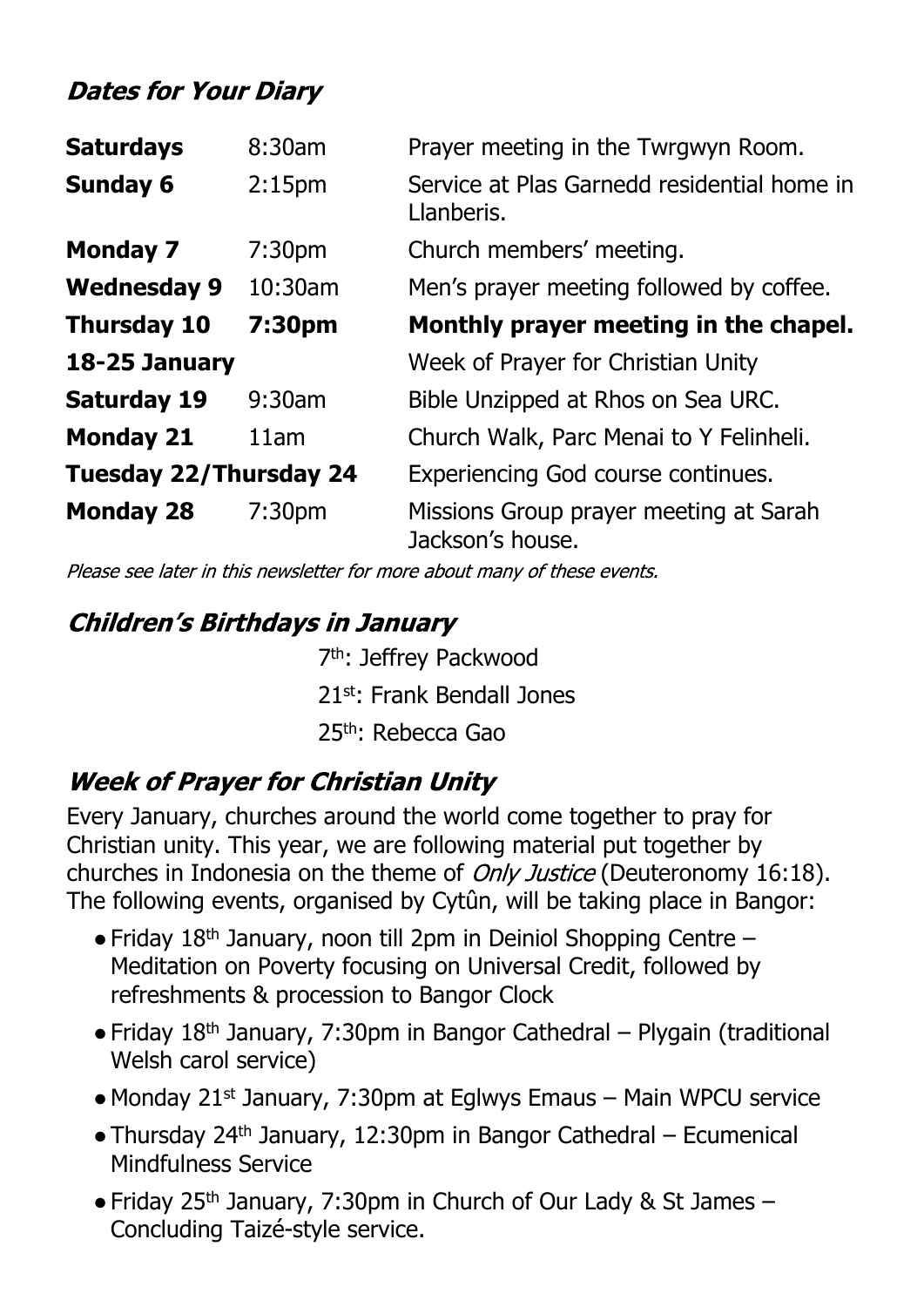### **Homegroups**

Many of our folk meet in small groups during the week for Bible study, prayer and fellowship. We encourage you to join one of these groups if you are able to. NB groups generally do not meet on the week of the monthly prayer meeting or the Experiencing God course and may not meet all other weeks - please check with the named contact. All landline numbers below have the 01248 area code.

| <b>Day</b> | <b>Time</b>        | <b>Group Name</b>                    | <b>Contacts</b>                                     |
|------------|--------------------|--------------------------------------|-----------------------------------------------------|
| <b>Mon</b> | 7:00 <sub>pm</sub> | Delta                                | Brian Wheatcroft (602516)<br>Pat MacKenzie (670948) |
| <b>Tue</b> | 10:00am            | Nilgiri                              | Joan Beer (353874)                                  |
| <b>Tue</b> | 7:30 <sub>pm</sub> | <b>Tyddyn Isaf</b><br>(Menai Bridge) | <b>Magnus Forrester-Barker</b><br>(717570)          |
| <b>Wed</b> | 2:00 <sub>pm</sub> | Carers                               | Carol Morris (208407)                               |
| <b>Wed</b> | 7:30 <sub>pm</sub> | Bryn Eithinog                        | <b>Freddy Farias-Palacios</b><br>(07506710694)      |
| <b>Wed</b> | 7:30pm             | <b>Nomads</b>                        | Pat & Roger Borlace (713146)                        |
| <b>Thu</b> | 10:30am            |                                      | Llanfairpwll (am) Sue & Lawrence Moss<br>(713793)   |
| <b>Thu</b> | 7:30 <sub>pm</sub> |                                      | Llanfairpwll (pm) Sue & Lawrence Moss<br>(713793)   |
| Thu        | 7:30 <sub>pm</sub> | <b>Ogwen Valley</b>                  | Brian & Kate Wheatcroft<br>(602516)                 |
| Fri        | 10:30am            | The Lydias                           | Freda Birchall (371316)<br>Lesley Jackson (680330)  |

#### *◊* **Bible Unzipped**

Saturday 19th January 9:30am-12pm

We are pleased to announce that Bible Unzipped is restarting. This is a free theological learning community that meets monthly on Saturday mornings at Rhos on Sea URC Church. In a slight change from the previous format, we will now be meeting on the third Saturday of the month and there will be two studies per session instead of three. The sessions are interactive and there is a coffee break in between them; sessions are entirely free though donations towards costs are welcome. This month, Peter Cousins will take us into the rather troubled history of the Book of Jude and Rob Beamish will introduce us to apophatic (negative) theology. For more information, please speak to Roger Malone or Magnus Forrester-Barker.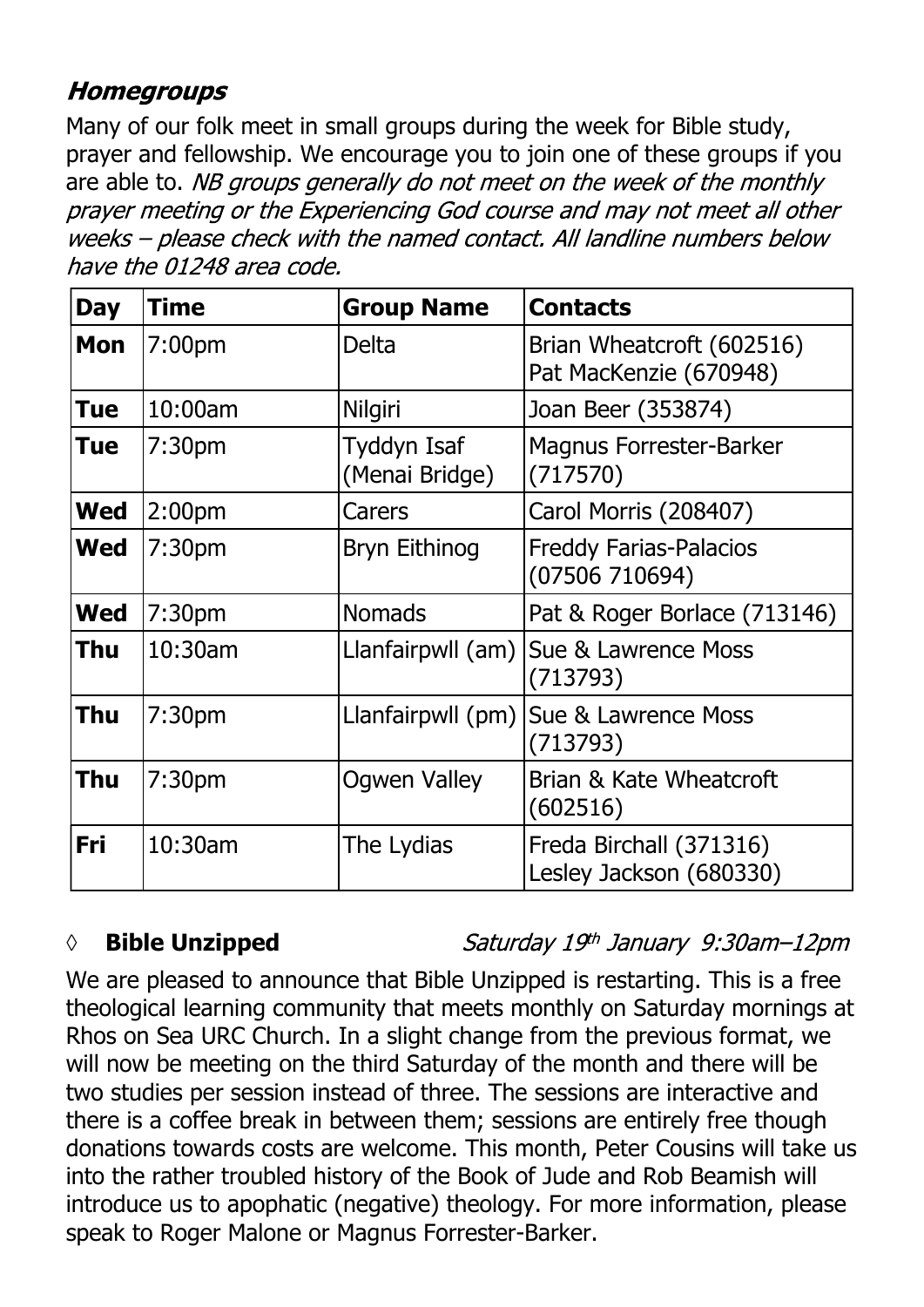#### *◊* **Church Walk**

Monday 21st January 11am

We will meet in the National Trust car park in Parc Menai at 11:00. A later time because the walk is short. Enter Parc Menai and cross the roundabout onto Fford y Parc then turn left into Ffordd y Plas and continue past several bends and Vaynol buildings to the end of the lane where there is the Glan Faenol car park. The walk takes us through the Vaynol Estate with views of the Menai Straits arriving at Y Felinheli for lunch at the Swellies. A fairly new eatery. Highly recommended! After a relaxing lunch we will stroll back. The trees should provide good shelter from the wind if it is a cold day. More details from Pat and Roger (01248 713146)

#### *◊* **Monthly Prayer Meeting** Thursday 10th January 7:30pm

Our monthly mid-week prayer meetings are for the whole congregation and all are warmly encouraged to attend. The meetings usually take place in the chapel, and last about an hour. The next two meetings after this one will be on Tuesday 12<sup>th</sup> February and Wednesday 13<sup>th</sup> March.

#### **◊ Pastoral Help**

If you have issues of concern about your own or someone else's welfare, please contact a member of the Pastoral Care team: Adrienne Ferrada; Gwen Hicks (353648); Geoff Moore (410582); Lawrence Moss (713793); Helen Thomas (600174); Roshni Verghese (07967 320048).

#### **◊ Pray for Penrallt Every Day**

We believe in prayer and encourage people to pray. You can send prayer request to our electronic diary via office@penrallt.org (there are also prayer cards in the church porch that you can fill in). Better still, you can receive the prayer diary straight to your inbox every Monday (or occasionally on Tuesdays) by emailing the office now and requesting to be put on the list. For more immediate and interactive sharing of prayers, search on Facebook for Penrallt Prayer Point and send a request to join our group.

#### **◊ Rough Sleepers**

We do not recommend giving money directly to the rough sleepers in Upper Bangor. You will find labelled envelopes in the porch for a gift that will buy meal vouchers which are distributed to the homeless by the Cathedral; this certainly would be a more meaningful form of help.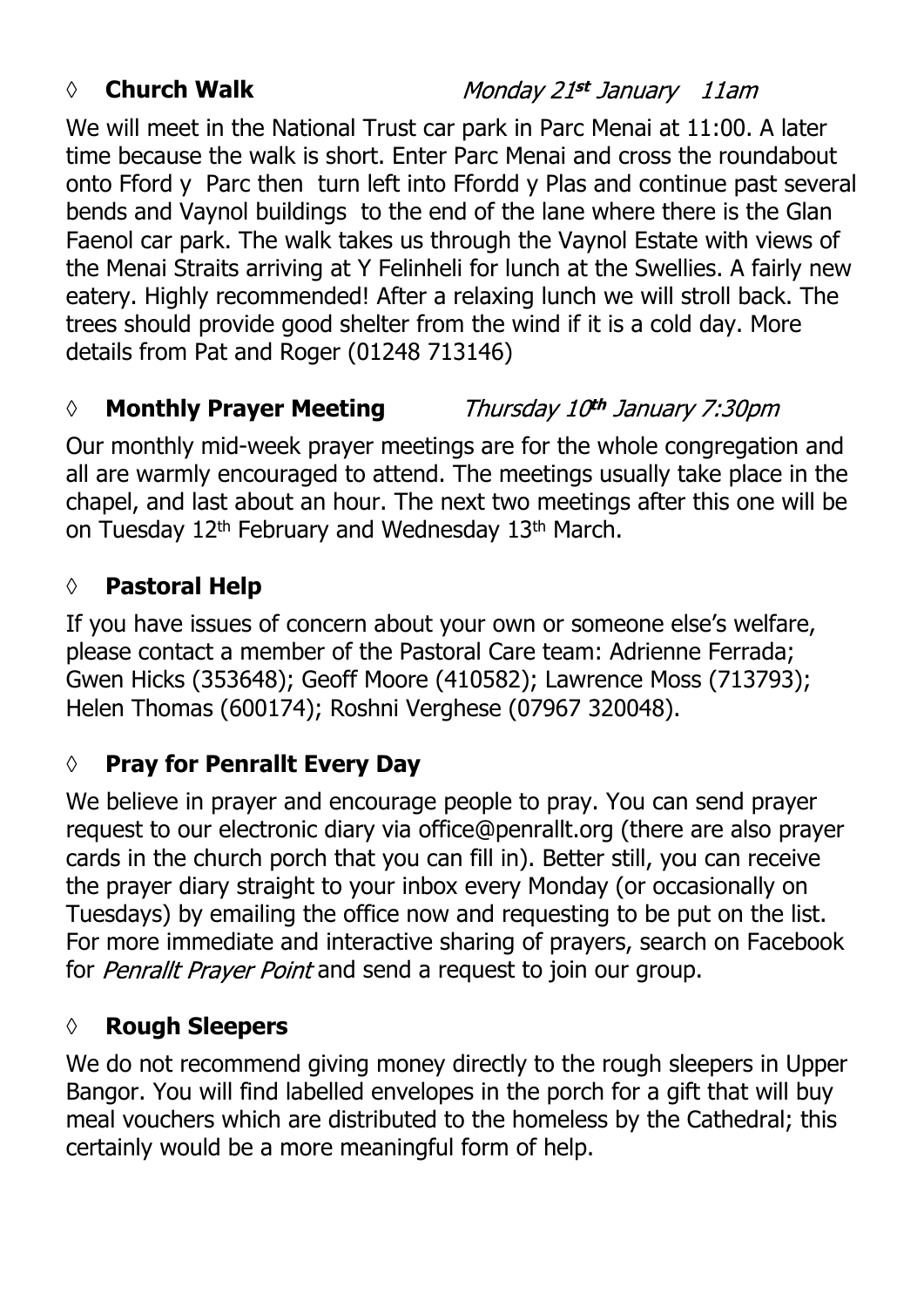#### **◊ Sunday Afternoon Services**

We usually visit local residential homes on the first Sunday afternoon of the month, alternating between Haulfre (in Llangoed, near Beaumaris) and Plas Garnedd (in Llanberis). The services start at 2:15pm and last roughly half an hour. This month we will be going to **Plas Garnedd** on **6th January**.

#### **◊ Tea/coffee rota for Sunday mornings**

There are 11 teams for this duty which is great  $-$  thank you to everyone who is involved. However it would be helpful to have another couple of people as spares who could help on an occasional basis. Please speak to Eunice or contact Magnus in the Church Office if you are interested.

#### **◊ Used stamps for Baptist Missionary Society**

can raise funds by selling used postage stamps. Please trim leaving about 1/8 inch of envelope showing all round, but perforations must be intact. Packets, clearly labelled "Stamps for BMS", may be left in the Church Office. BMS are also interested in coins, medals, postcards, especially old ones, cigarette & tea cards and pre-1950 greetings cards.

# *Focus on…* **Street Pastors Shepherds of the Street**



Just over 15 years ago, in 2003, 15 volunteers in two London boroughs started going out in order to try and make the streets safe against the gun and knife crimes rampant on the streets of London. Closely following a model that was established in Jamaica for the same purposes, the Street Pastor initiative across the UK and the wider world is masterminded by Rev Les Isaac, CEO of Ascension Trust, the umbrella body that governs and administers the entire operation. From 15 volunteers, the UK number has grown to over 14,000, while the number of Street Pastor initiatives has increased from two to over 150, within the UK and around the world, including Nigeria, the US, Jamaica, Antigua, Australia. The numbers and geographical spread are still growing.

Operating on the strict basis of the 'urban trinity'  $-$  the Church, The Local Government and the Police – street pastors build bridges between individuals in times of conflict or need, often brought on by excessive drinking or drug usage. They are Christian volunteers who can approach others in a non-judgemental way, listen without forming preconceived ideas and, by helping and caring, demonstrate the good news of Jesus Christ; they are ambassadors for Christ. They work totally independently, but in cooperation with the police and other emergency services,